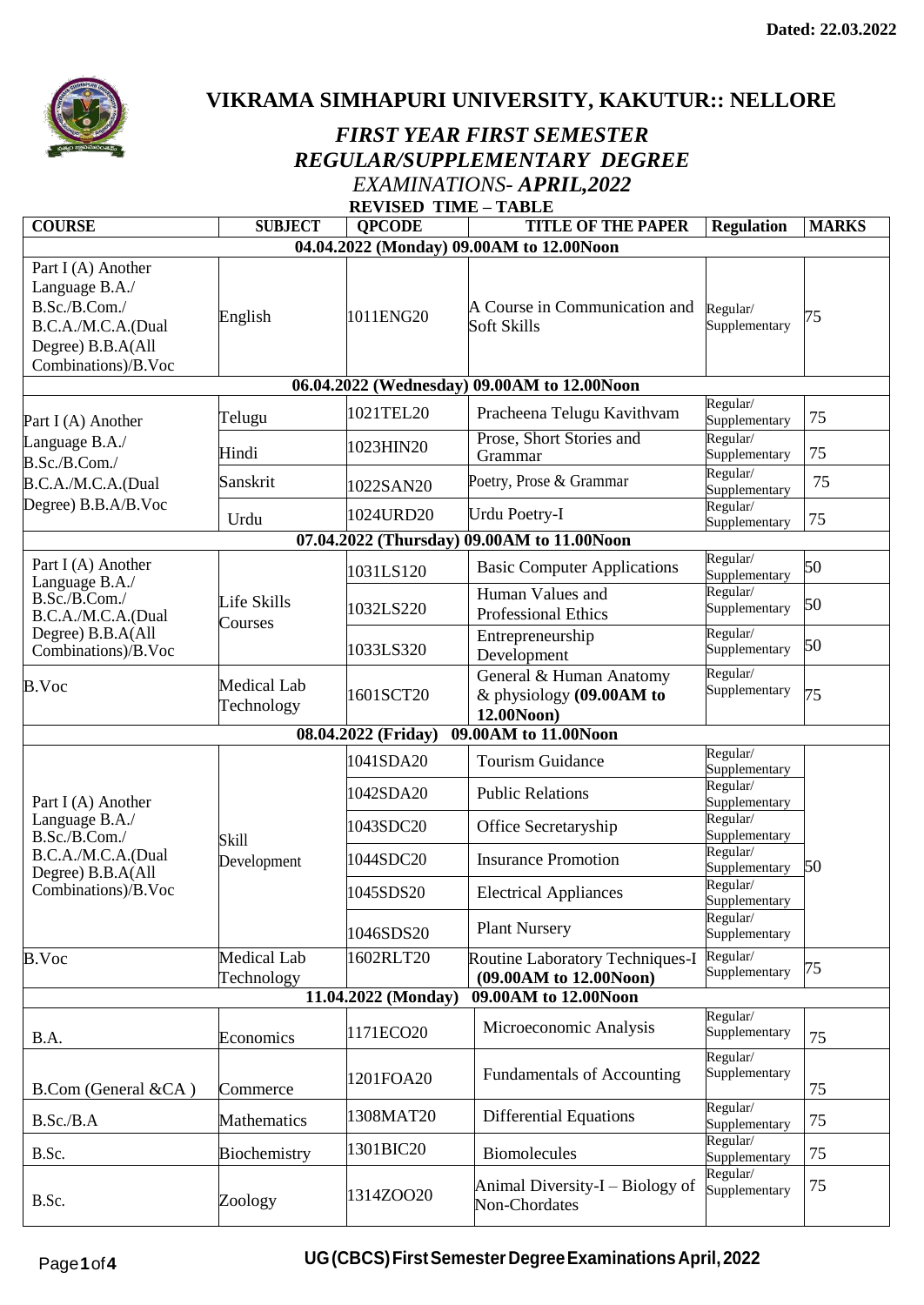| <b>B.Voc</b>                                                                                                                                                                    | <b>Medical Lab</b>               | 1603BML20            | <b>Biomolecules</b>                                       | Regular/                  |    |  |  |  |
|---------------------------------------------------------------------------------------------------------------------------------------------------------------------------------|----------------------------------|----------------------|-----------------------------------------------------------|---------------------------|----|--|--|--|
|                                                                                                                                                                                 | Technology                       |                      |                                                           | Supplementary             | 75 |  |  |  |
| B.C.A.                                                                                                                                                                          | Paper-I                          | 1401CFO20            | Computer Fundamentals & Office<br>tools                   | Regular/<br>Supplementary | 75 |  |  |  |
| B.C.A. (Big Data and<br>Machine Learning)/ BCA<br>(Data Science and Data<br>Analytics) MCA (Dual<br>Degree) /BCA with Data<br>Science                                           | Paper-I                          | 1411MFD20            | <b>Mathematical Foundation for</b><br>Data Science        | Regular/<br>Supplementary | 75 |  |  |  |
| B.B.A                                                                                                                                                                           | Paper-I                          | 1501POM20            | Principles of Management                                  | Regular/<br>Supplementary | 75 |  |  |  |
| <b>BBA</b> (Business Analysis)                                                                                                                                                  | Paper-I                          | 1511PPM20            | Principles and Practice of<br>Management                  | Regular/<br>Supplementary | 75 |  |  |  |
| <b>B.C.A.</b> with Cloud<br>Computing and DEVOPS                                                                                                                                | Course-II                        | 1415MTC22            | Mathematical Techniques for<br>Computing                  | Regular                   | 75 |  |  |  |
| <b>B.Sc Food Science</b><br>Technology                                                                                                                                          | Paper-I                          | 1316PFC22            | Principles of Food Chemistry                              | Regular                   | 75 |  |  |  |
| <b>BCA</b> Artificial Intelligence<br>& Data Science                                                                                                                            | Course-I                         | 1416MTS22            | <b>Mathematical Techniques</b>                            | Regular                   | 75 |  |  |  |
|                                                                                                                                                                                 |                                  | 12.04.2022 (Tuesday) | 09.00AM to 12.00Noon                                      |                           |    |  |  |  |
| <b>B.Sc. Computer Science-</b><br><b>Information Technology</b><br>B.Sc. Computer Science with Paper-I<br>Cloud Computing/<br><b>B.ScComputer Science with</b><br>Data Science. |                                  | 1305CSI20            | Problem Solving in C                                      | Regular/<br>Supplementary | 75 |  |  |  |
| B.Voc                                                                                                                                                                           | Dairy Technology                 | 1611DMD20            | Dairy Farm Management and<br>Development                  | Regular/<br>Supplementary | 75 |  |  |  |
| B.C.A./ B.C.A. with Cloud<br>Computing and Devops/<br><b>BCA</b> Artificial Intelligence<br>& Data Science                                                                      | Paper-II                         | 1402PRC20            | Programming in C/C Programming                            | Regular/<br>Supplementary | 75 |  |  |  |
| B.A./B.Sc./B.Com<br><b>Computer Applications</b>                                                                                                                                | Paper-III                        | 1204INT20            | <b>Information Technology</b>                             | Regular/<br>Supplementary | 75 |  |  |  |
| B.Voc                                                                                                                                                                           | Vocational<br>Course             | 1601PAB19            | Principle of Aquaculture $\&$<br><b>Biology of Fishes</b> | Regular/<br>Supplementary | 75 |  |  |  |
| <b>B.Voc</b>                                                                                                                                                                    | Medical Lab<br>Technology        | 1604MCB20            | Microscopy and Cell Biology                               | Regular/<br>Supplementary | 75 |  |  |  |
| <b>B.B.A/BBA(Business</b><br>Analysis)                                                                                                                                          | Paper-II                         | 1521MEC20            | <b>Managerial Economics</b>                               | Regular/<br>Supplementary | 75 |  |  |  |
| 13.04.2022 (Wednesday) 09.00AM to 12.00Noon                                                                                                                                     |                                  |                      |                                                           |                           |    |  |  |  |
| B.A.                                                                                                                                                                            | <b>Political Science</b>         | 1181POS20            | <b>Introduction to Political Science</b>                  | Regular/<br>Supplementary | 75 |  |  |  |
| B.Sc.                                                                                                                                                                           | <b>Statistics</b><br>(Non Maths) | 1313SNM20            | <b>Elementary Mathematics</b>                             | Regular/<br>Supplementary | 75 |  |  |  |
| <b>B.Com</b> .General                                                                                                                                                           | Paper-III                        | 1203BUE20            | <b>Business Environment</b>                               | Regular/<br>Supplementary | 75 |  |  |  |
| B.Sc.                                                                                                                                                                           | Chemistry/Dairy<br>Technology    | 1304CHE20            | Inorganic and Physical Chemistry                          | Regular/<br>Supplementary | 75 |  |  |  |
| <b>B.Voc</b>                                                                                                                                                                    | <b>Medical Lab</b><br>Technology | 1605FOM20            | <b>Fundamentals of Microbiology</b>                       | Regular/<br>Supplementary | 75 |  |  |  |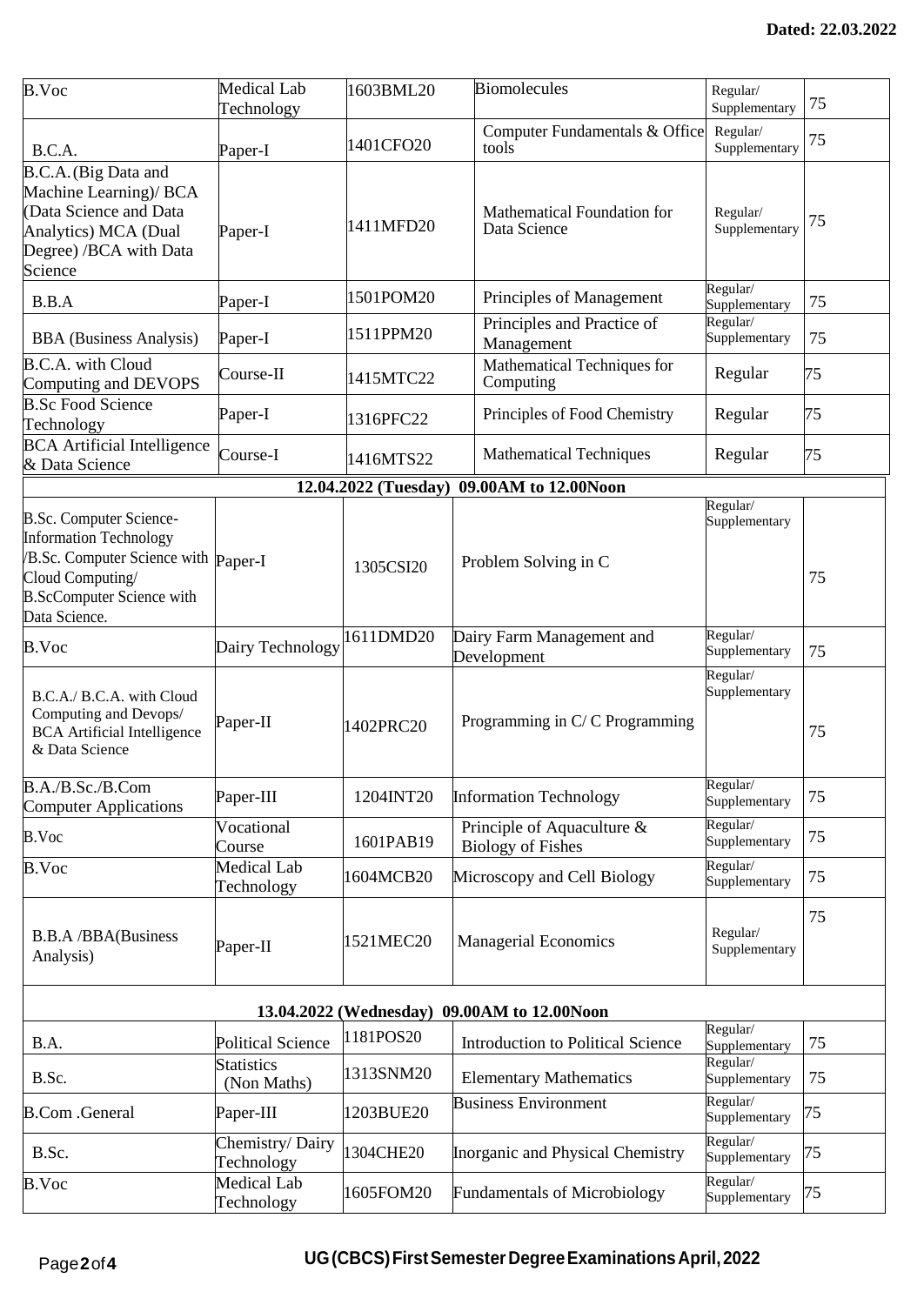| B.Sc.                                                                                                                                                                                                                                | Electronics                       | 1307ELE20 | Circuit Theory and Electronic<br>Devices                                                  | Regular/<br>Supplementary | 75 |  |  |  |
|--------------------------------------------------------------------------------------------------------------------------------------------------------------------------------------------------------------------------------------|-----------------------------------|-----------|-------------------------------------------------------------------------------------------|---------------------------|----|--|--|--|
| B.Sc                                                                                                                                                                                                                                 | Accountancy                       | 1315ACC20 | Fundamentals of Accounting                                                                | Regular/<br>Supplementary | 75 |  |  |  |
| B.C.A.                                                                                                                                                                                                                               | Paper-III                         | 1403NSM20 | Numerical and Statistical Methods                                                         | Regular/<br>Supplementary | 75 |  |  |  |
| B.C.A.(Big Data and Machine<br>Learning)/ BCA (Data Science<br>and Data Analytics) MCA (Dual<br>Degree) /BCA with Data Science                                                                                                       | Paper-III                         | 1431CDS20 | 'C' Programming for Data Science                                                          | Regular/<br>Supplementary | 75 |  |  |  |
| B.B.A                                                                                                                                                                                                                                | Paper-III                         | 1503MFM20 | Quantitative Methods for Managers Supplementary                                           | Regular/                  | 75 |  |  |  |
| <b>BBA</b> (Business Analysis)                                                                                                                                                                                                       | Paper-III                         | 1531MTB20 | Mathematical Techniques for<br><b>Business Analytics</b>                                  | Regular/<br>Supplementary | 75 |  |  |  |
| 16.04.2022 (Saturday) 09.00AM to 12.00Noon                                                                                                                                                                                           |                                   |           |                                                                                           |                           |    |  |  |  |
| B.A.                                                                                                                                                                                                                                 | Special Telugu                    | 1121SPT20 | Pracheena Kavithaa Parichayam                                                             | Regular/<br>Supplementary | 75 |  |  |  |
| B.A.                                                                                                                                                                                                                                 | Special English                   | 1131SPE20 | A Background to the Study of<br><b>English Literature</b>                                 | Regular/<br>Supplementary | 75 |  |  |  |
| B.A.                                                                                                                                                                                                                                 | English for<br>Digital Age        | 1191EDA20 | <b>Functional English</b>                                                                 | Regular/<br>Supplementary | 75 |  |  |  |
| B.A.                                                                                                                                                                                                                                 | <b>Functional Telugu</b>          | 1107SFT20 | Telugu Basha Pradhamika Sutralu                                                           | Regular/<br>Supplementary | 75 |  |  |  |
| B.Voc                                                                                                                                                                                                                                | Dairy Technology 1612PCP20        |           | Physico-Chemical aspects of milk<br>constituents and milk Products                        | Regular/<br>Supplementary | 75 |  |  |  |
| B.Voc                                                                                                                                                                                                                                | Medical Lab<br>Technology         | 1606SLT20 | Special Laboratory Techniques-I                                                           | Regular/<br>Supplementary | 75 |  |  |  |
| B.Voc                                                                                                                                                                                                                                | Vocational<br>Course              | 1602FWA19 | Freshwater Aquaculture                                                                    | Regular/<br>Supplementary | 75 |  |  |  |
| B.Sc.                                                                                                                                                                                                                                | Microbiology                      | 1309MIC20 | <b>Introduction To Microbiology</b><br>And Microbial Diversity.                           | Regular/<br>Supplementary | 75 |  |  |  |
| B.Sc.                                                                                                                                                                                                                                | Physics<br>(With Maths)           | 1311PWM20 | Mechanics, Waves and Oscillations                                                         | Regular/<br>Supplementary | 75 |  |  |  |
| B.Sc.                                                                                                                                                                                                                                | Physics<br>(Non Maths)            | 1310PNM20 | Mechanics, Waves and Oscillations Supplementary                                           | Regular/                  | 75 |  |  |  |
| B.Sc.                                                                                                                                                                                                                                | <b>Statistics</b><br>(With Maths) | 1312SWM20 | <b>Descriptive Statistics</b>                                                             | Regular/<br>Supplementary | 75 |  |  |  |
| 18.04.2022 (Monday) 09.00AM to 12.00Noon                                                                                                                                                                                             |                                   |           |                                                                                           |                           |    |  |  |  |
| B.Sc.                                                                                                                                                                                                                                | Biotechnology                     | 1302BIO20 | Bio-Molecules & Analytical<br>Techniques                                                  | Regular/<br>Supplementary | 75 |  |  |  |
| B.Sc.                                                                                                                                                                                                                                | <b>Botany</b>                     | 1303BOT20 | <b>Fundamentals of Microbes and</b><br>Non-Vascular Plants                                | Regular/<br>Supplementary | 75 |  |  |  |
| B.A.                                                                                                                                                                                                                                 | <b>History</b>                    | 1161HIS20 | Ancient Indian History & Culture<br>(From Indus Valley Civilization to 13<br>Century A.D) | Regular/<br>Supplementary | 75 |  |  |  |
| <b>B.Com</b> (General &CA)                                                                                                                                                                                                           | Paper-II                          | 1202BOM20 | <b>Business Organization and</b><br>Management (Gen & CA)                                 | Regular/<br>Supplementary | 75 |  |  |  |
| B.Sc                                                                                                                                                                                                                                 | Dairy Science                     | 1306DAS20 | Dairy Husbandry-I                                                                         | Regular/<br>Supplementary | 75 |  |  |  |
| B.C.A.(Big Data and Machine<br>Learning)/ BCA (Data Science<br>and Data Analytics) MCA (Dual<br>Degree) /BCA with Data Science/ Paper-II<br>BCA Artificial Intelligence &<br>Data Science/ B.C.A. with<br>Cloud Computing and Devops |                                   | 1421DAE20 | Data Analytics using Excel/ Data<br>Analysis using Excel                                  | Regular/<br>Supplementary | 75 |  |  |  |